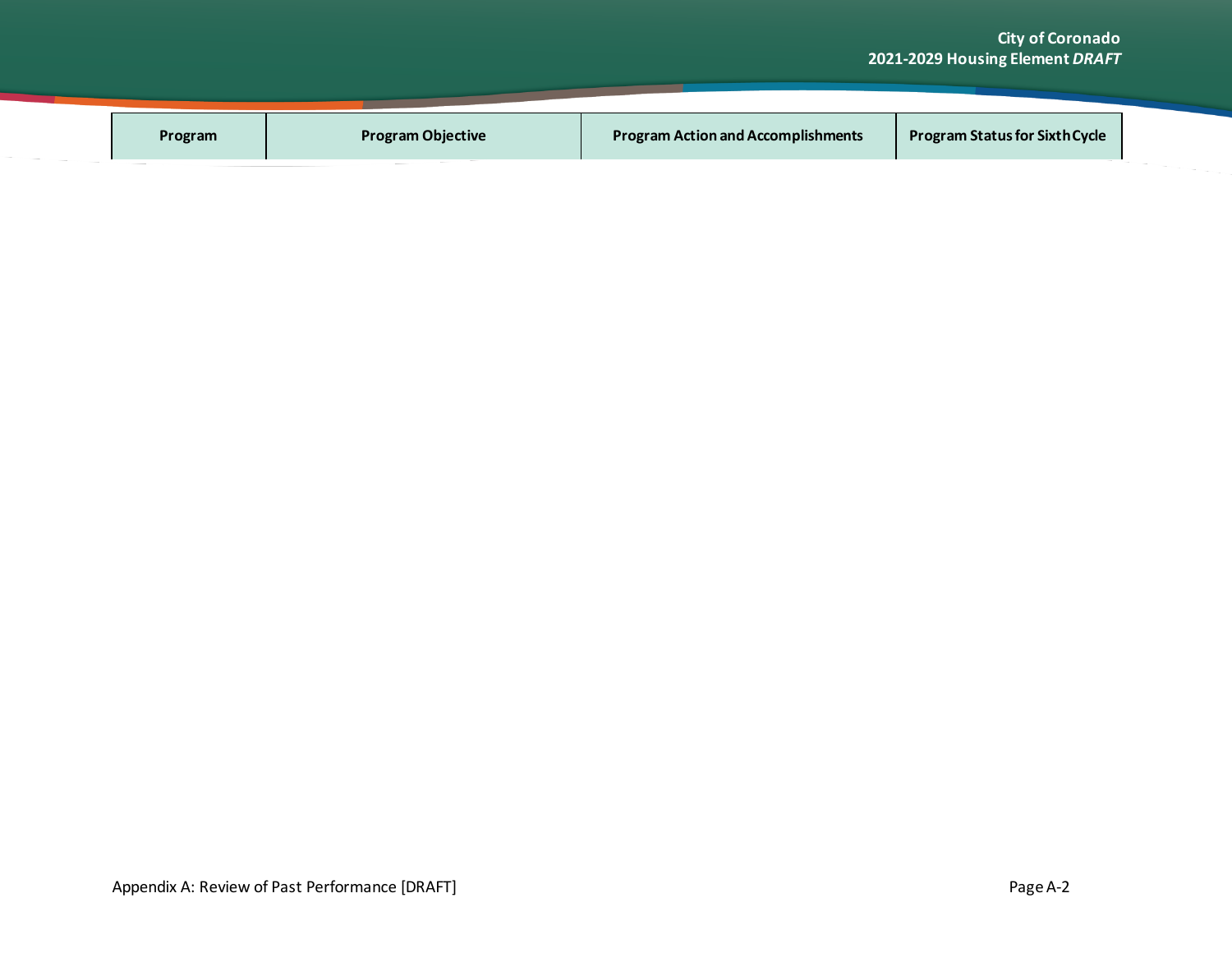|                                                                  |                                                                                                                                                                                                                                                                                                                             |                                                                                                                                                                                                                                                                                                                                                                                                                                                                                                                                                                                                                                                                                                                              | <b>City of Coronado</b><br>2021-2029 Housing Element DRAFT                                                                                                                                                                                                                                       |
|------------------------------------------------------------------|-----------------------------------------------------------------------------------------------------------------------------------------------------------------------------------------------------------------------------------------------------------------------------------------------------------------------------|------------------------------------------------------------------------------------------------------------------------------------------------------------------------------------------------------------------------------------------------------------------------------------------------------------------------------------------------------------------------------------------------------------------------------------------------------------------------------------------------------------------------------------------------------------------------------------------------------------------------------------------------------------------------------------------------------------------------------|--------------------------------------------------------------------------------------------------------------------------------------------------------------------------------------------------------------------------------------------------------------------------------------------------|
| Program                                                          | <b>Program Objective</b>                                                                                                                                                                                                                                                                                                    | <b>Program Action and Accomplishments</b>                                                                                                                                                                                                                                                                                                                                                                                                                                                                                                                                                                                                                                                                                    | <b>Program Status for Sixth Cycle</b>                                                                                                                                                                                                                                                            |
|                                                                  |                                                                                                                                                                                                                                                                                                                             | Goal 2: To provide a broad range of affordable housing opportunities that serve the needs of people who work and live in the community.                                                                                                                                                                                                                                                                                                                                                                                                                                                                                                                                                                                      |                                                                                                                                                                                                                                                                                                  |
| <b>Program 5: Housing</b><br><b>Choice Vouchers</b>              | Continue to provide information on the<br>Housing Choice Vouchers program on City<br>website and refer interested households and<br>landlords to the County.                                                                                                                                                                | The San Diego County Housing Authority<br>(SDCHA) will continue to administer Housing<br>Choice Vouchers program and the City will<br>support the County's application for additional<br>funding allocations. This program provides<br>rental assistance to eligible extremely low and<br>very low-income households. The subsidy<br>represents the difference between the rent<br>that exceeds 30 percent of a household's<br>monthly income and the actual rent charged.<br>Currently approximately 20 households in the<br>City are voucher holders.<br>A link to San Diego County Housing Programs<br>is included on the City's website:<br>https://www.coronado.ca.us/government/ope<br>n government/affordable housing | Ongoing. The City acknowledges<br>the importance of readily<br>available and accessible public<br>information. The City continues<br>to provide information for the<br>SDCHA and contacts for the<br>SDCHA on its webpage. The City<br>will carry the program into the<br>6 <sup>th</sup> Cycle. |
| Program 6:<br><b>Mortgage Credit</b><br><b>Certificate (MCC)</b> | Advertise County programs on City website<br>and provide program information at public<br>counters.<br>Support the County's application for State and<br>federal funding for programs that are<br>consistent with the goals and policies of this<br>Housing Element and that may potentially<br>benefit Coronado residents. | The Mortgage Credit Certification Program<br>continues to be run by the County to assist<br>low- and moderate-income homebuyers.<br>Under this program, qualified first-time<br>homebuyers are able to take a Federal income<br>tax credit of up to 20 percent of the annual<br>interest paid on their mortgage for a residence<br>with a maximum appraised value established<br>by the program. A link to San Diego County<br>Housing Programs is included on the City's<br>website:<br>https://www.coronado.ca.us/cms/one.aspx?p<br>ortalId=746090&pageId=1606120.                                                                                                                                                         | Ongoing. The program will<br>continue to be administered by<br>the County's Housing Authority.<br>The City recognizes the<br>importance of providing funding<br>opportunity information to the<br>public and will continue to<br>advertise the program on the<br>City webpage.                   |
|                                                                  | Appendix A: Review of Past Performance [DRAFT]                                                                                                                                                                                                                                                                              |                                                                                                                                                                                                                                                                                                                                                                                                                                                                                                                                                                                                                                                                                                                              | Page A-3                                                                                                                                                                                                                                                                                         |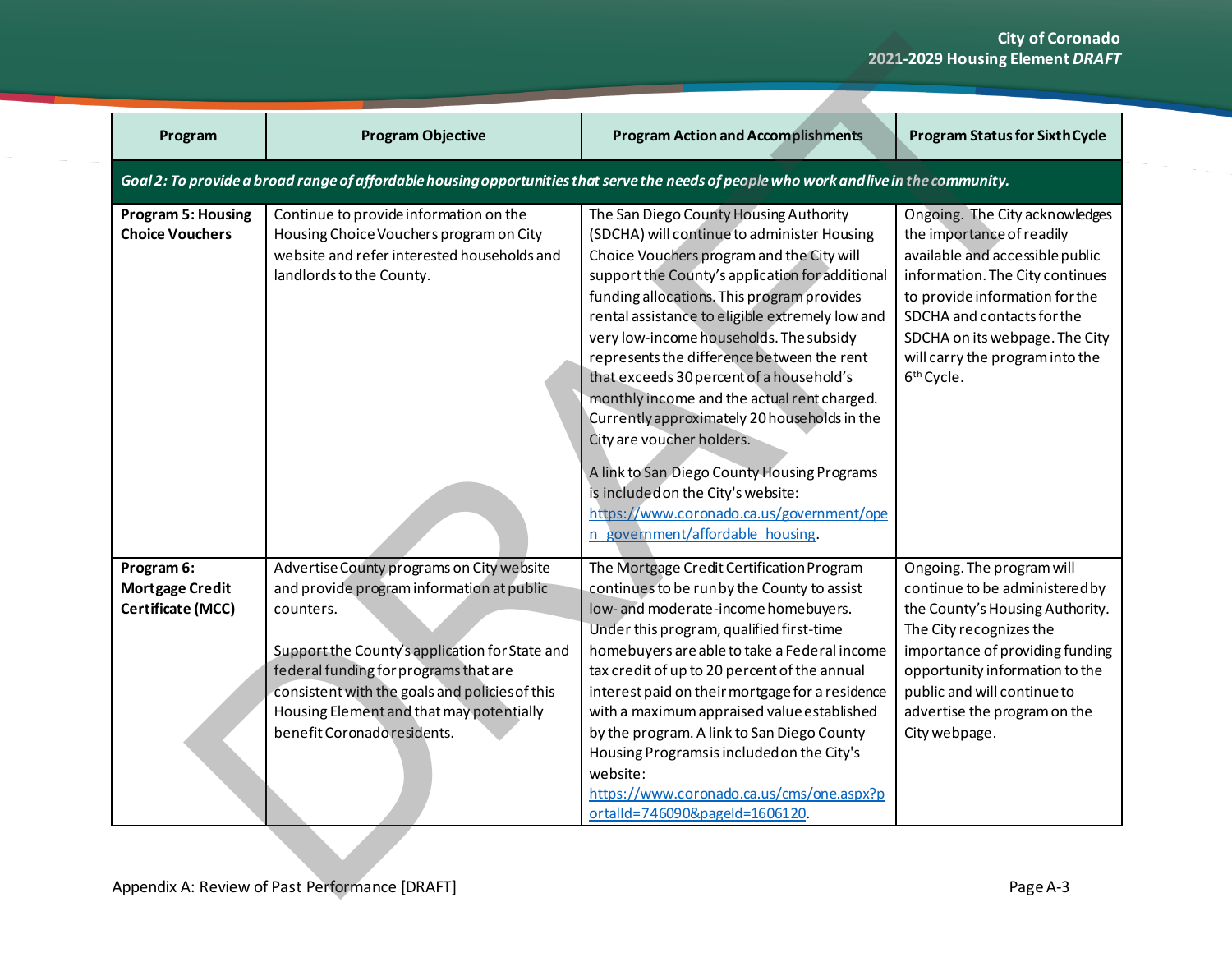|                                                                                     |                                                                                                                                                                                                                                                                                                                             |                                                                                                                                                                                                                                                                                                                                                                                                                                                                                                                                                                                                                                                                                                                                                                                                                                                                                                                                                                                                                                                                                                            | <b>City of Coronado</b><br>2021-2029 Housing Element DRAFT                                                                                                                 |
|-------------------------------------------------------------------------------------|-----------------------------------------------------------------------------------------------------------------------------------------------------------------------------------------------------------------------------------------------------------------------------------------------------------------------------|------------------------------------------------------------------------------------------------------------------------------------------------------------------------------------------------------------------------------------------------------------------------------------------------------------------------------------------------------------------------------------------------------------------------------------------------------------------------------------------------------------------------------------------------------------------------------------------------------------------------------------------------------------------------------------------------------------------------------------------------------------------------------------------------------------------------------------------------------------------------------------------------------------------------------------------------------------------------------------------------------------------------------------------------------------------------------------------------------------|----------------------------------------------------------------------------------------------------------------------------------------------------------------------------|
| Program                                                                             | <b>Program Objective</b>                                                                                                                                                                                                                                                                                                    | <b>Program Action and Accomplishments</b>                                                                                                                                                                                                                                                                                                                                                                                                                                                                                                                                                                                                                                                                                                                                                                                                                                                                                                                                                                                                                                                                  | <b>Program Status for Sixth Cycle</b>                                                                                                                                      |
|                                                                                     | Goal 3: To provide equal housing opportunities, accessible to all segments of society.                                                                                                                                                                                                                                      |                                                                                                                                                                                                                                                                                                                                                                                                                                                                                                                                                                                                                                                                                                                                                                                                                                                                                                                                                                                                                                                                                                            |                                                                                                                                                                            |
| Program 7: Down<br>payment and Closing<br><b>Costs Assistance</b><br>Program (DCCA) | Advertise County programs on City website<br>and provide program information at public<br>counters.<br>Support the County's application for State and<br>federal funding for programs that are<br>consistent with the goals and policies of this<br>Housing Element and that may potentially<br>benefit Coronado residents. | The San Diego Regional MCC Program<br>administered by County Department of<br>Housing and Community Development,<br>includes all jurisdictions in the County, apart<br>from the cities of San Diego, Del Mar, Solana<br>Beach, and Oceanside.<br>The County of San Diego offers low interest,<br>deferred payment loans of up to \$35,000 or 33<br>percent of the purchase price whichever is less<br>for low income first-time homebuyers. The<br>loan funds may be used to pay down payment<br>and closing costs on the purchase of a new or<br>re-sale home. Properties eligible for assistance<br>include single-family homes, condominiums,<br>townhomes and manufactured homes on a<br>permanent foundation. The appraised value of<br>the property may not exceed a maximum<br>value established by the program. Participants<br>must contribute a minimum of one percent of<br>the purchase price from their personal funds.<br>A link to San Diego County Housing Programs<br>is included on the City's website:<br>https://www.coronado.ca.us/government/ope<br>n government/affordable housing. | Ongoing. The program will<br>continue to be administered by<br>the County, and the City will<br>continue to provide information<br>to the public on the City's<br>webpage. |
|                                                                                     | Appendix A: Review of Past Performance [DRAFT]                                                                                                                                                                                                                                                                              |                                                                                                                                                                                                                                                                                                                                                                                                                                                                                                                                                                                                                                                                                                                                                                                                                                                                                                                                                                                                                                                                                                            | Page A-4                                                                                                                                                                   |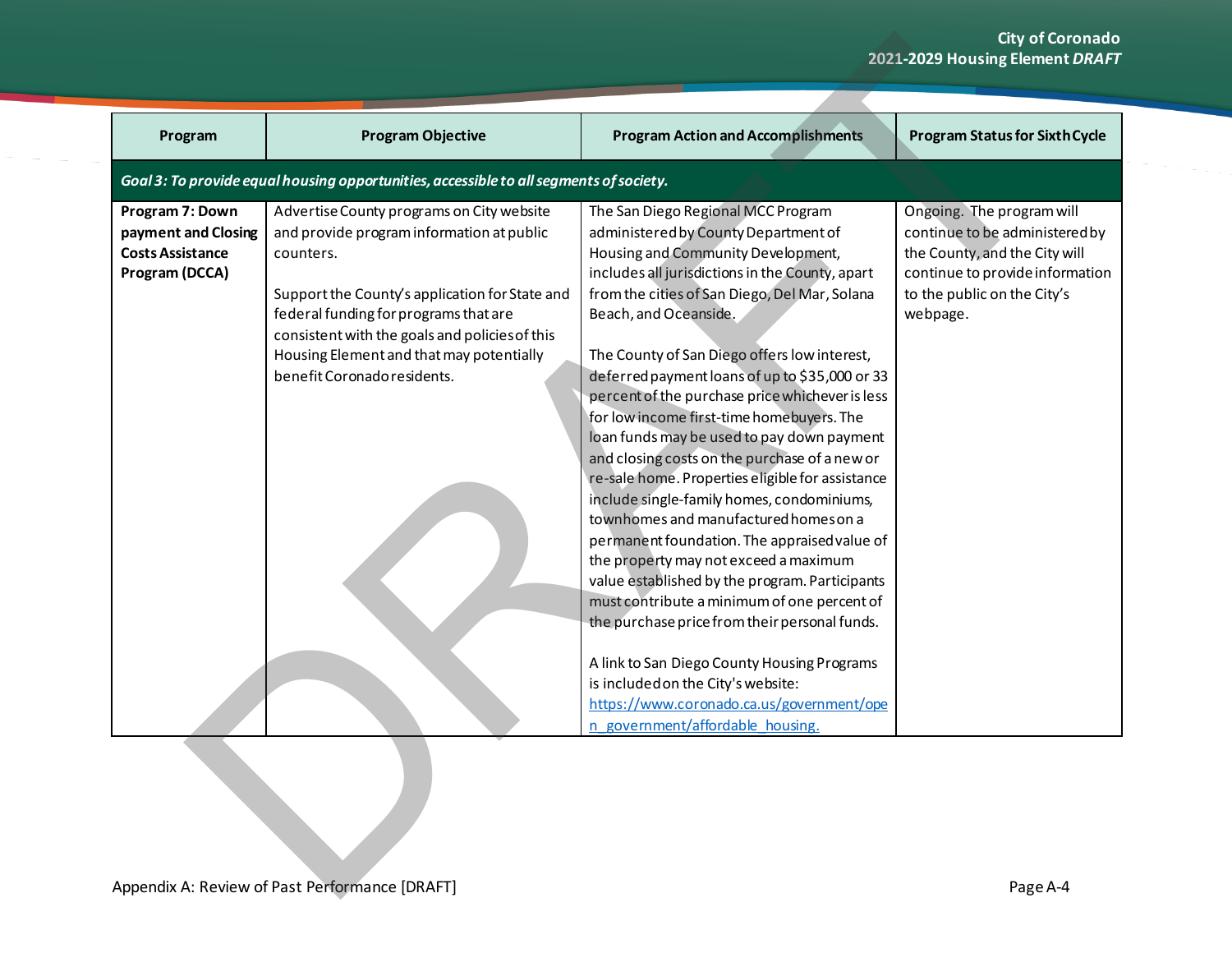| Program                                  | <b>Program Objective</b>                                                                                                                                                                                                                                                                                                                                                                                                                                                                                                                                                                                                        | <b>Program Action and Accomplishments</b>                                                                                                                                                                                                                                                                                                                                                                                                                                                                                                                                                                                                                                                                                                                                     | <b>Program Status for Sixth Cycle</b>                                                                                                                                                                                                                                                                                                                                                          |
|------------------------------------------|---------------------------------------------------------------------------------------------------------------------------------------------------------------------------------------------------------------------------------------------------------------------------------------------------------------------------------------------------------------------------------------------------------------------------------------------------------------------------------------------------------------------------------------------------------------------------------------------------------------------------------|-------------------------------------------------------------------------------------------------------------------------------------------------------------------------------------------------------------------------------------------------------------------------------------------------------------------------------------------------------------------------------------------------------------------------------------------------------------------------------------------------------------------------------------------------------------------------------------------------------------------------------------------------------------------------------------------------------------------------------------------------------------------------------|------------------------------------------------------------------------------------------------------------------------------------------------------------------------------------------------------------------------------------------------------------------------------------------------------------------------------------------------------------------------------------------------|
| Program 8: Home<br><b>Repair Program</b> | Advertise County programs on City website<br>and provide program information at public<br>counters.<br>Support the County's application for State and<br>federal funding for programs that are<br>consistent with the goals and policies of this<br>Housing Element and that may potentially<br>benefit Coronado residents.                                                                                                                                                                                                                                                                                                     | The Home Repair Program continues to be run<br>by the County. This program provides loans<br>and grants for the repair of owner-occupied<br>homes. Deferred loans are offered at three<br>percent simple interest and calculated<br>annually on the unpaid principal. The total<br>amount borrowed must be repaid when the<br>property changes hands or the recipient<br>moves from the property. Owners may borrow<br>up to \$25,000 for a single-family home. A non-<br>repayable grant is available to eligible Mobile<br>Homeowners of up to \$12,000.<br>A link to San Diego County Housing Programs<br>is included on the City's website.<br>https://www.coronado.ca.us/government/ope<br>n government/affordable housing.                                              | Ongoing. The program will<br>continue to be administered by<br>the County's Housing Authority,<br>and the City will continue to<br>provide information to the<br>public on the City's webpage.<br>The City acknowledges the<br>importance of home<br>maintenance for a community<br>and for a resident quality of life,<br>the City will continue the<br>program in the 6 <sup>th</sup> Cycle. |
| Program 9: Fair                          | Continue to provide material at the City Hall                                                                                                                                                                                                                                                                                                                                                                                                                                                                                                                                                                                   | The City of Coronado will advocate State and                                                                                                                                                                                                                                                                                                                                                                                                                                                                                                                                                                                                                                                                                                                                  | Ongoing. The City maintains                                                                                                                                                                                                                                                                                                                                                                    |
| <b>Housing Assistance</b>                | Community Development Department<br>counter, the Coronado Public Library, and the<br>Coronado Senior Center.<br>Encourage the County to implement an<br>annually outreach program that includes<br>County presentations to the Coronado Board<br>of Realtors, an annual article in the Coronado<br>Currents newsletter, and information placed,<br>and continually available, on the City website.<br>Refer complaints and requests for services to<br>the appropriate agencies.<br>Participate in the regional efforts to update<br>the 2011 Analysis of Impediments to Fair<br>Housing Choice (anticipated to occur in 2016). | federal fair housing laws and promote equal<br>access to housing for all. Specifically, the City<br>will continue to participate in the Urban<br>County's CDBG funded Fair Housing Program.<br>The County has contracted with North County<br>Lifeline to serve as its Fair Housing Program<br>Administrator. North County Lifeline has<br>created Lifelines Fair Housing Collaborative<br>with The Center for Social Advocacy (CSA) and<br>South Bay Community Services (SBCS) to<br>provide fair housing services. Through their<br>joint efforts, these organizations sponsor<br>public fair housing educational activities, fair<br>housing outreach activities, and fair housing<br>referral activities. The City of Coronado is<br>covered under the SBCS service area. | information on the City website<br>and brochures are available at<br>City Hall. The City recognizes<br>the importance and need for<br>community education on fair<br>housing and assistance<br>programs, the City will continue<br>the program in the 6 <sup>th</sup> Cycle and<br>will maintain contact with Legal<br>Aid Society of San Diego.                                               |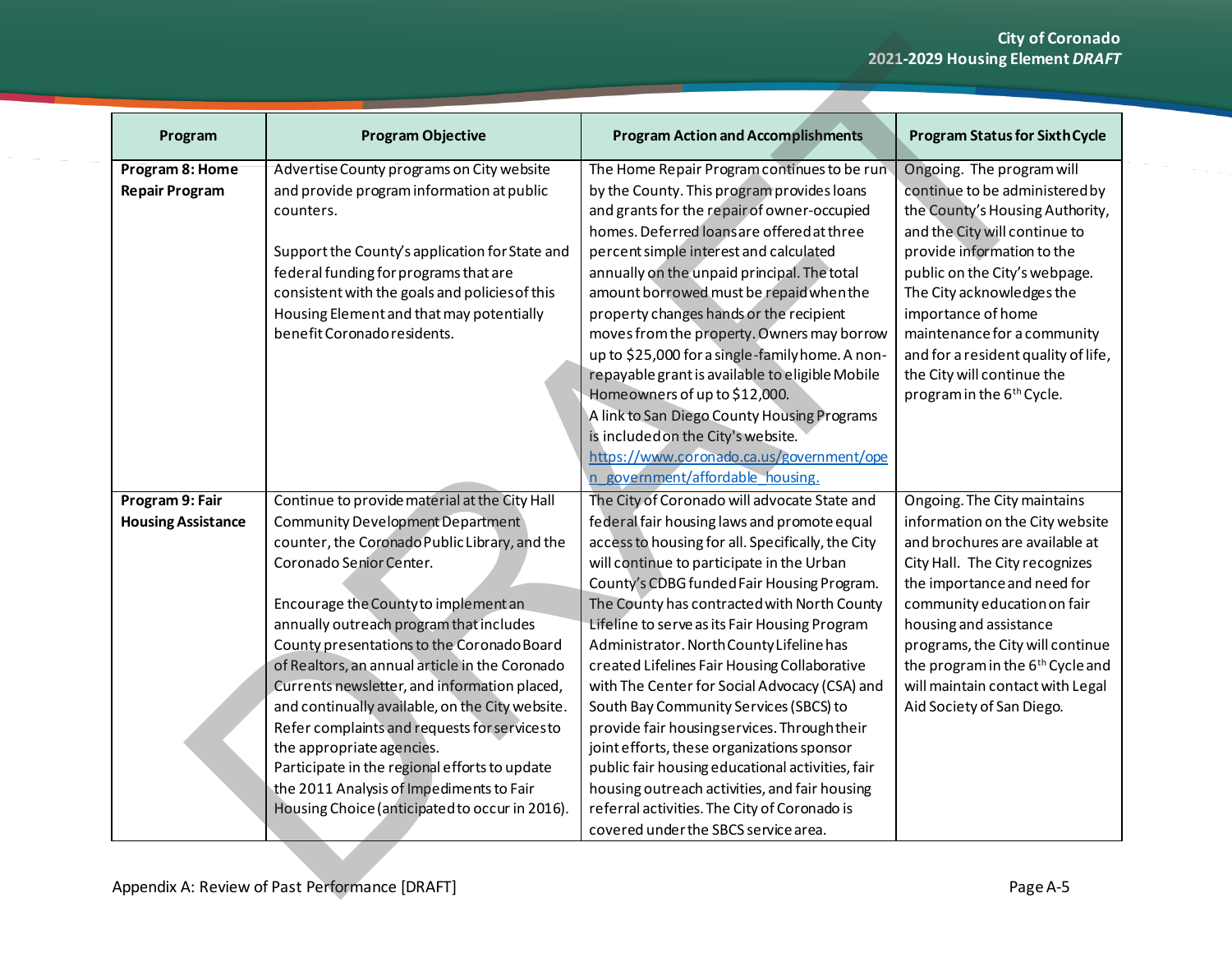|                                                                           |                                                                                                                                                                                                                                                                                                                                                                                                |                                                                                                                                                                                                                                                                                                                                                                                                                                                                                                                                        | <b>City of Coronado</b><br>2021-2029 Housing Element DRAFT                                                                                                                                                                                                                                                                                                                                                                                              |
|---------------------------------------------------------------------------|------------------------------------------------------------------------------------------------------------------------------------------------------------------------------------------------------------------------------------------------------------------------------------------------------------------------------------------------------------------------------------------------|----------------------------------------------------------------------------------------------------------------------------------------------------------------------------------------------------------------------------------------------------------------------------------------------------------------------------------------------------------------------------------------------------------------------------------------------------------------------------------------------------------------------------------------|---------------------------------------------------------------------------------------------------------------------------------------------------------------------------------------------------------------------------------------------------------------------------------------------------------------------------------------------------------------------------------------------------------------------------------------------------------|
| Program                                                                   | <b>Program Objective</b>                                                                                                                                                                                                                                                                                                                                                                       | <b>Program Action and Accomplishments</b>                                                                                                                                                                                                                                                                                                                                                                                                                                                                                              | <b>Program Status for Sixth Cycle</b>                                                                                                                                                                                                                                                                                                                                                                                                                   |
|                                                                           |                                                                                                                                                                                                                                                                                                                                                                                                | The County selected a new provider, Legal Aid<br>Society of San Diego, Inc., who the City has<br>met with and received materials to provide to<br>the public in 2018.                                                                                                                                                                                                                                                                                                                                                                  |                                                                                                                                                                                                                                                                                                                                                                                                                                                         |
|                                                                           | Goal 4: To encourage the conservation and maintenance of its housing stock, neighborhoods, and history.                                                                                                                                                                                                                                                                                        |                                                                                                                                                                                                                                                                                                                                                                                                                                                                                                                                        |                                                                                                                                                                                                                                                                                                                                                                                                                                                         |
| Program 10:Senior<br><b>Housing &amp; Assisted</b><br><b>Living Units</b> | Pursue construction of senior housing units<br>over the next eight years. As funding is<br>available, Affordable Housing Special Revenue<br>Fund may be used.<br>Support affordable housing developers'<br>applications for State and federal funding for<br>senior housing, provided that the proposed<br>projects are consistent with the City's General<br>Plan and other applicable plans. | The City encourages developers to provide<br>senior housing and assisted living units<br>through processing assistance, reduction in<br>parking standards, and other appropriate<br>incentives. The City will consider the reduction<br>of such standards for stand-alone projects on a<br>case-by-case basis.<br>As of 2019, no new Senior Housing & Assisted<br>Living Units were proposed in Coronado.                                                                                                                              | Ongoing. The Program was<br>ongoing for the 5 <sup>th</sup> cycle and will<br>be continued to the 6 <sup>th</sup> Cycle.<br>The City acknowledges the<br>importance of providing seniors<br>with the ability to age in place<br>through housing accessible and<br>affordable to the population 65<br>years and over. The City will<br>continue to meet with and<br>encourage developers to<br>provide housing accessible to<br>seniors.                 |
| Program 11:                                                               | Continue to educate the public on                                                                                                                                                                                                                                                                                                                                                              | Development of handicapped-accessible or                                                                                                                                                                                                                                                                                                                                                                                                                                                                                               | Continued. The City encourages                                                                                                                                                                                                                                                                                                                                                                                                                          |
| <b>Accessible Housing</b><br><b>Design</b>                                | incorporating accessible designinto<br>construction design.<br>When the Affordable Housing Special Revenue<br>Fund is used to subsidize the construction or<br>acquisition/rehabilitation of affordable<br>housing, continue to ensure that the projects<br>meet or exceed the requirements for<br>accessibility.                                                                              | adaptable and elderly housing opportunities in<br>existing developments is also encouraged.<br>(Adaptable units have all handicapped-<br>accessible clearances and provisions met<br>except for the clearances at base cabinets,<br>countertops, and the provision of grab bars.<br>Such units are designed so that these<br>modifications can be easily and inexpensively<br>made, but for the convenience of non-<br>handicapped residents, are not completely<br>modified until an occupant needs the<br>additional modifications.) | both the private and public<br>sectors to produce or assist in<br>the production of housing with<br>emphasis on housing that<br>accommodates the accessibility<br>needs of persons with<br>disabilities and the elderly. The<br>program was ongoing in the 5 <sup>th</sup><br>Cycle and will continue to the 6th<br>Cycle. The City will maintain<br>pertinent information for both<br>developers and the public on its<br>webpage and will continue to |
|                                                                           | Appendix A: Review of Past Performance [DRAFT]                                                                                                                                                                                                                                                                                                                                                 |                                                                                                                                                                                                                                                                                                                                                                                                                                                                                                                                        | Page A-6                                                                                                                                                                                                                                                                                                                                                                                                                                                |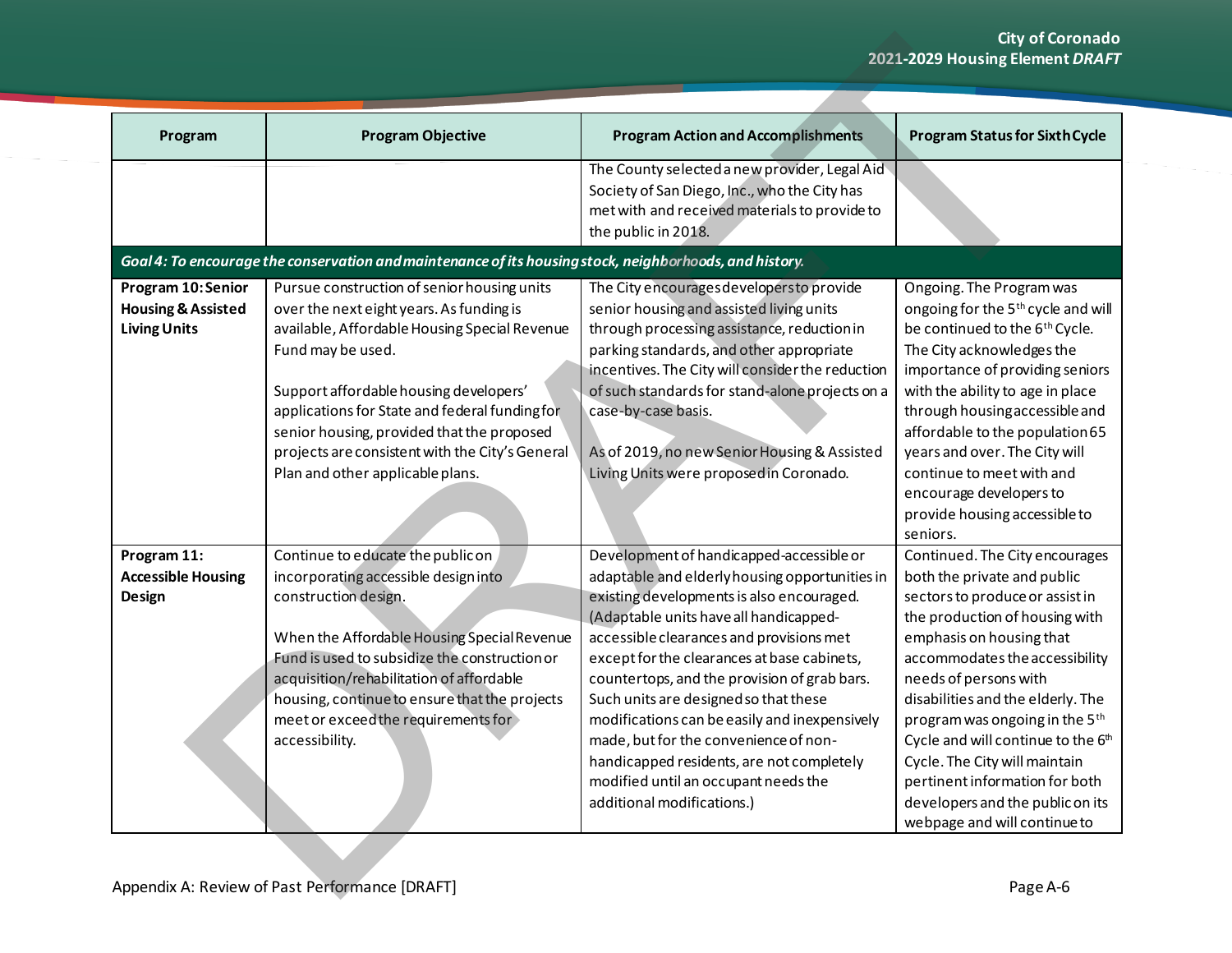## **City of Coronado 2021-2029 Housing Element** *DRAFT*

| Program | <b>Program Objective</b> | <b>Program Action and Accomplishments</b>                                                   | <b>Program Status for Sixth Cycle</b> |
|---------|--------------------------|---------------------------------------------------------------------------------------------|---------------------------------------|
|         |                          | To achieve these objectives, the City continues                                             | encourage housing with                |
|         |                          | to enforce all applicable accessible housing                                                | accessible design to                  |
|         |                          | design regulations of the California Code of                                                | accommodate all sectors of the        |
|         |                          | Regulations, otherwise known as the Title 24                                                | community.                            |
|         |                          | Building Code. While the State's Building Code                                              |                                       |
|         |                          | accessibility standards do not regulate new                                                 |                                       |
|         |                          | single-family residences or condominiums, the                                               |                                       |
|         |                          | City's building inspectors and planners will, on                                            |                                       |
|         |                          | a case-by-case basis, in over the-counter or<br>telephone conversations, continue to advise |                                       |
|         |                          | property owners that plan to construct or                                                   |                                       |
|         |                          | remodel residential units to consider                                                       |                                       |
|         |                          | incorporating accessible housing design into                                                |                                       |
|         |                          | their construction plans.                                                                   |                                       |
|         |                          |                                                                                             |                                       |
|         |                          | The City received and approved one                                                          |                                       |
|         |                          | reasonable accommodation request to allow                                                   |                                       |
|         |                          | access to housing for persons with disabilities                                             |                                       |
|         |                          | in 2017. The City received and approved two                                                 |                                       |
|         |                          | reasonable accommodation requests to allow                                                  |                                       |
|         |                          | access to housing for persons with disabilities                                             |                                       |
|         |                          | in 2019, and an additional one in 2020.                                                     |                                       |
|         |                          | The City provides information regarding                                                     |                                       |
|         |                          | accessible design on their webpage:                                                         |                                       |
|         |                          | https://www.coronado.ca.us/government/dep                                                   |                                       |
|         |                          | artments divisions/community development/                                                   |                                       |
|         |                          | planning and zoning.                                                                        |                                       |
|         |                          |                                                                                             |                                       |
|         |                          |                                                                                             |                                       |
|         |                          |                                                                                             |                                       |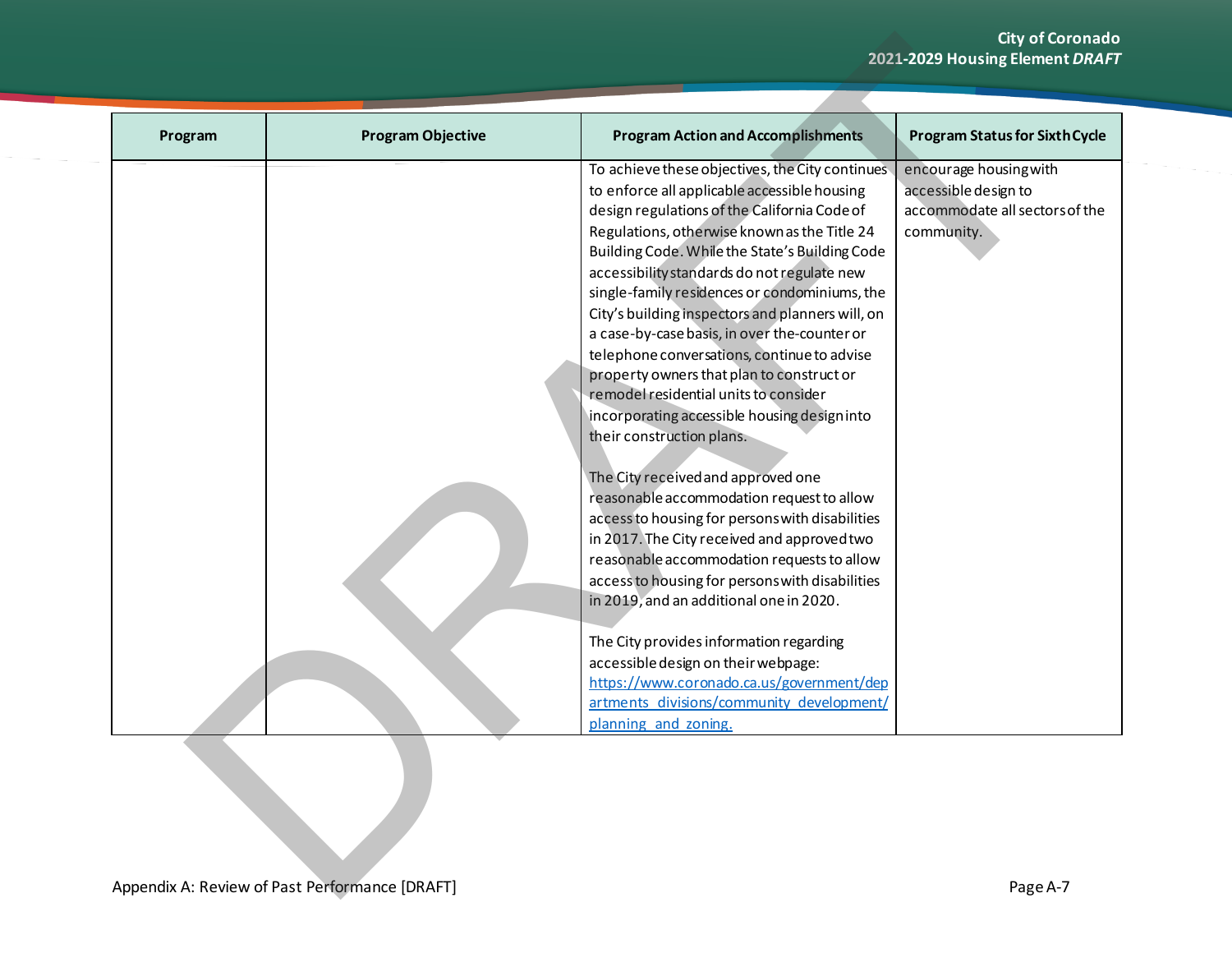| Program                   | <b>Program Objective</b>                         | <b>Program Action and Accomplishments</b>      | <b>Program Status for Sixth Cycle</b>         |
|---------------------------|--------------------------------------------------|------------------------------------------------|-----------------------------------------------|
| Program 12: New           | Develop a funding mechanism to administer        | Because of the dissolution of Coronado's       | Ongoing. Modified for the 6th                 |
| <b>Funding Mechanism</b>  | the City's affordable housing resources to       | Redevelopment Agency (CDA), the City of        | Cycle. The City acknowledges                  |
| to Administer City's      | support the required monitoring, renovation,     | Coronado has undertaken the role of            | the importance of providing                   |
| <b>Affordable Housing</b> | maintenance, and administrative costs            | "Successor Agency" to carry out the            | housing assistance, however                   |
| <b>Resources</b>          | associated with the City's affordable housing    | responsibilities and obligations of the former | with the dissolution of                       |
|                           | stock by the end of 2013. Specifically:          | redevelopment agency with respect to the       | redevelopment funding the City                |
|                           |                                                  | existing affordable housing units in Coronado. | has not identified additional                 |
|                           | - Amend Chapter 82.21. Dedication -              | Previously, the CDA funded all aspects of      | funding sources. The City has                 |
|                           | Affordable Housing Assistance: Amend Section     | providing affordable housing, maintaining      | relied on General Fund dollars                |
|                           | 82.21.050: This section identifies the           | affordable housing, renovating affordable      | for Affordable Housing                        |
|                           | authorized uses of the in-lieu fees collected    | housing, and enforcing affordable housing      | administration and will                       |
|                           | and deposited into the City's affordable         | agreements. All these obligations/             | investigate additional                        |
|                           | housing fund. This section states, "All fees     | responsibilities were created due to the       | opportunities for funding in the              |
|                           | collected hereunder shall be deposited in an     | involvement of Coronado's Redevelopment        | 6 <sup>th</sup> Cycle. The City will consider |
|                           | affordable housing fund. Said fund shall be      | Agency. The Successor Agency will now be       | increasing the affordable In-Lieu             |
|                           | administered by the City and shall be used only  | responsible for performing all these tasks.    | fee in order to provide                       |
|                           | for the purpose of providing funding assistance  | However, without the redevelopment agency      | additional funding sources.                   |
|                           | for the provision of new affordable housing      | to provide funding for these activities, a new |                                               |
|                           | units within the City consistent with the goals  | source of funding will need to be established  |                                               |
|                           | and policies contained in the Housing Element    | for the City acting as the "Successor Agency"  |                                               |
|                           | of the General Plan." In order to use this       | to carry out these responsibilities.           |                                               |
|                           | funding source for "maintaining" existing        |                                                |                                               |
|                           |                                                  |                                                |                                               |
|                           | affordable housing and administering housing,    | A possible funding mechanism would be to use   |                                               |
|                           | the code section should be amended to            | the City's housing inclusionary fees. In       |                                               |
|                           | provide expanded authority for use of these      | accordance with Section 82.21.020, a           |                                               |
|                           | funds.                                           | developer of a condominium consisting of two   |                                               |
|                           |                                                  | or more units shall reserve 20 percent of the  |                                               |
|                           | - Consider Amending Resolution #7259             | units within the development "for rental" to   |                                               |
|                           | Established Housing In-Lieu Fee. In accordance   | persons qualified by the County Housing        |                                               |
|                           | with subsection B of Section 82.21.040, "the     | Authority as meeting Section 8 Rental          |                                               |
|                           | in-lieu fee is fixed by a schedule adopted, from | Assistance requirements or to persons          |                                               |
|                           | time to time, by resolution of the City Council. | qualifying within verylow and low income       |                                               |
|                           | Said amount shall be reasonably calculated to    | categories as established annually by the U.S. |                                               |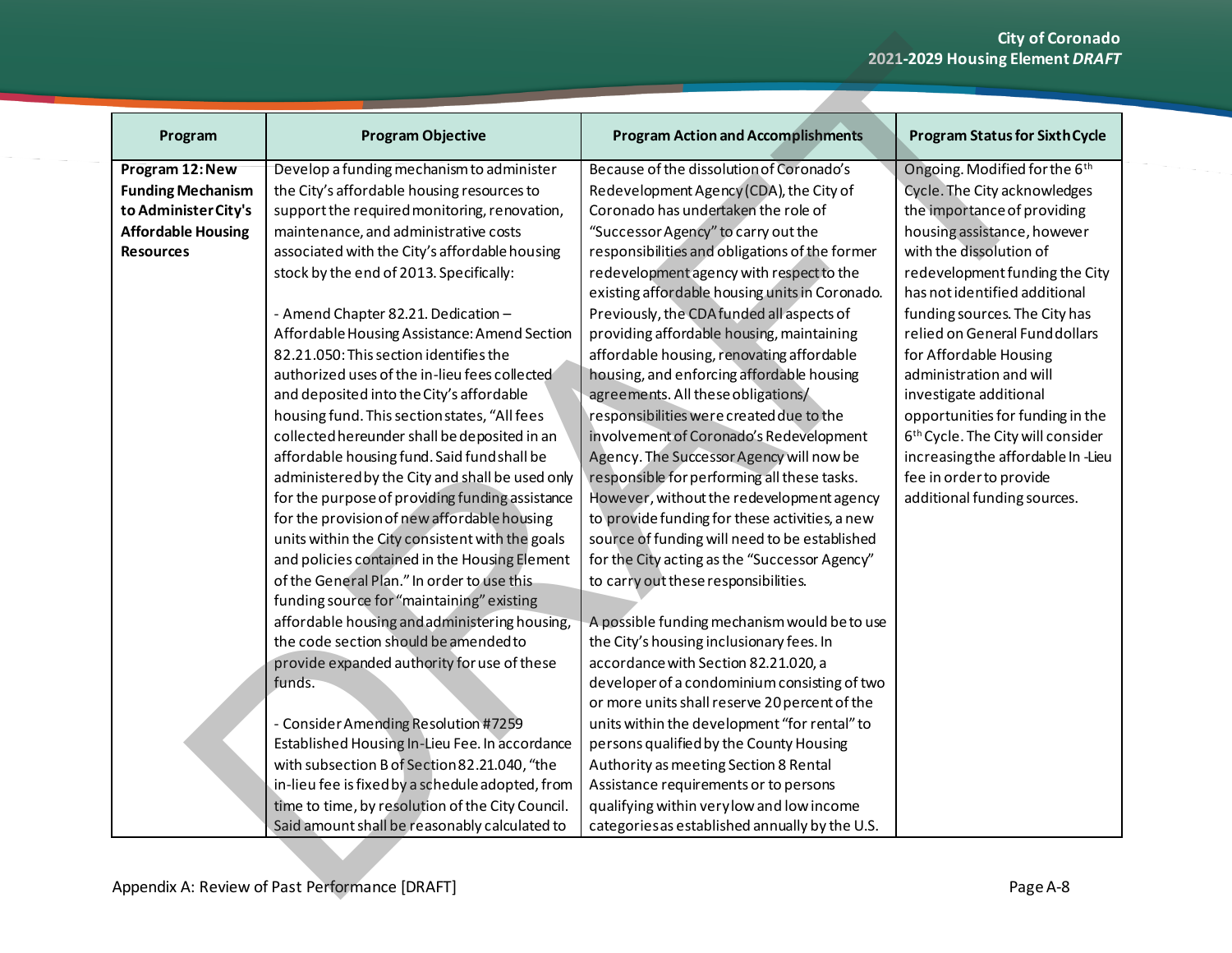## **City of Coronado 2021-2029 Housing Element** *DRAFT*

| Program                                                                                                           | <b>Program Objective</b>                                                                                                                                                                                                                                                                                                                                                                                                                                                                                                                                                                                                                                                                                                                                                                                                                                   | <b>Program Action and Accomplishments</b>                                                                                                                                                                                                                                                                                                                                                                                                                                                                                                                                                    | <b>Program Status for Sixth Cycle</b>                                                                                                                                                                                                                                                                                                                                                                                                                             |
|-------------------------------------------------------------------------------------------------------------------|------------------------------------------------------------------------------------------------------------------------------------------------------------------------------------------------------------------------------------------------------------------------------------------------------------------------------------------------------------------------------------------------------------------------------------------------------------------------------------------------------------------------------------------------------------------------------------------------------------------------------------------------------------------------------------------------------------------------------------------------------------------------------------------------------------------------------------------------------------|----------------------------------------------------------------------------------------------------------------------------------------------------------------------------------------------------------------------------------------------------------------------------------------------------------------------------------------------------------------------------------------------------------------------------------------------------------------------------------------------------------------------------------------------------------------------------------------------|-------------------------------------------------------------------------------------------------------------------------------------------------------------------------------------------------------------------------------------------------------------------------------------------------------------------------------------------------------------------------------------------------------------------------------------------------------------------|
|                                                                                                                   | provide the subdivider's fair share contribution<br>towards meeting the City's affordable housing<br>objective without placing an unreasonable<br>financial burden on any applicant." The<br>housing in-lieu fee was originally established in<br>1983 at \$2,100 per unit. The fee was amended<br>in 1993 and increased to \$7,000 per unit. A<br>typical detached, four-unit condominium<br>project pays \$28,000 towards affordable<br>housing in-lieu of reserving one unit (20<br>percent of 4) as affordable. The fee should be<br>updated to more accurately reflect the cost of<br>creating and or maintaining affordable<br>housing.                                                                                                                                                                                                              | Department of Housing and Urban<br>Development (HUD), or "for sale" to persons<br>qualifying within moderate income categories<br>as established annually by HUD, or shall pay a<br>fee in lieu thereof for every unit within the<br>project, at the option of the subdivider, for the<br>purpose of providing affordable housing<br>assistance.                                                                                                                                                                                                                                             |                                                                                                                                                                                                                                                                                                                                                                                                                                                                   |
| Program 13: Long<br>Range Program to<br><b>Administer the City's</b><br><b>Affordable Housing</b><br><b>Units</b> | Issue a Request for Proposal to solicit<br>interested affordable housing providers or<br>management companies to administer the<br>City's affordable housing units and select a<br>qualified provider by the end of 2013.<br>To develop the most efficient means of<br>maintaining and renovating the City's 35<br>housing units, the City should enter into an<br>agreement with an affordable housing<br>developer. The City should develop a Request<br>for Proposals to solicit interested firms'<br>participation in such a program. The City<br>should evaluate the proposals and select the<br>developer who has demonstrated experience<br>in effectively renovating and managing<br>affordable housing similar to the other<br>successful renovations of existing units<br>purchased by the CDA and completed by San<br>Diego Interfaith Housing. | Program was first adopted in April 2013, a<br>Request for Proposals was issued in 2015, and<br>a Non-profit developer selected in 2016. A<br>DDA and Ground lease for 60 years was<br>approved with Coronado Interfaith to<br>rehabilitate 35 of the City's scattered<br>affordable housing units. The rehabilitation<br>plans received approval in 2018, construction<br>begun in early 2019 and is complete.<br>The City maintains up to date information of<br>affordable housing on the City's webpage:<br>https://www.coronado.ca.us/government/ope<br>n government/affordable housing. | Ongoing. The program was<br>ongoing for the 5 <sup>th</sup> Cycle. The<br>City maintains important<br>relationshipsand<br>communication with<br>organizations who provide<br>access to and information on<br>affordable housing. The City will<br>continue to provide information<br>on their webpage and will<br>modify the program as<br>appropriate for the 6 <sup>th</sup> Cycle to<br>ensure residents are well<br>informed of all housing<br>opportunities. |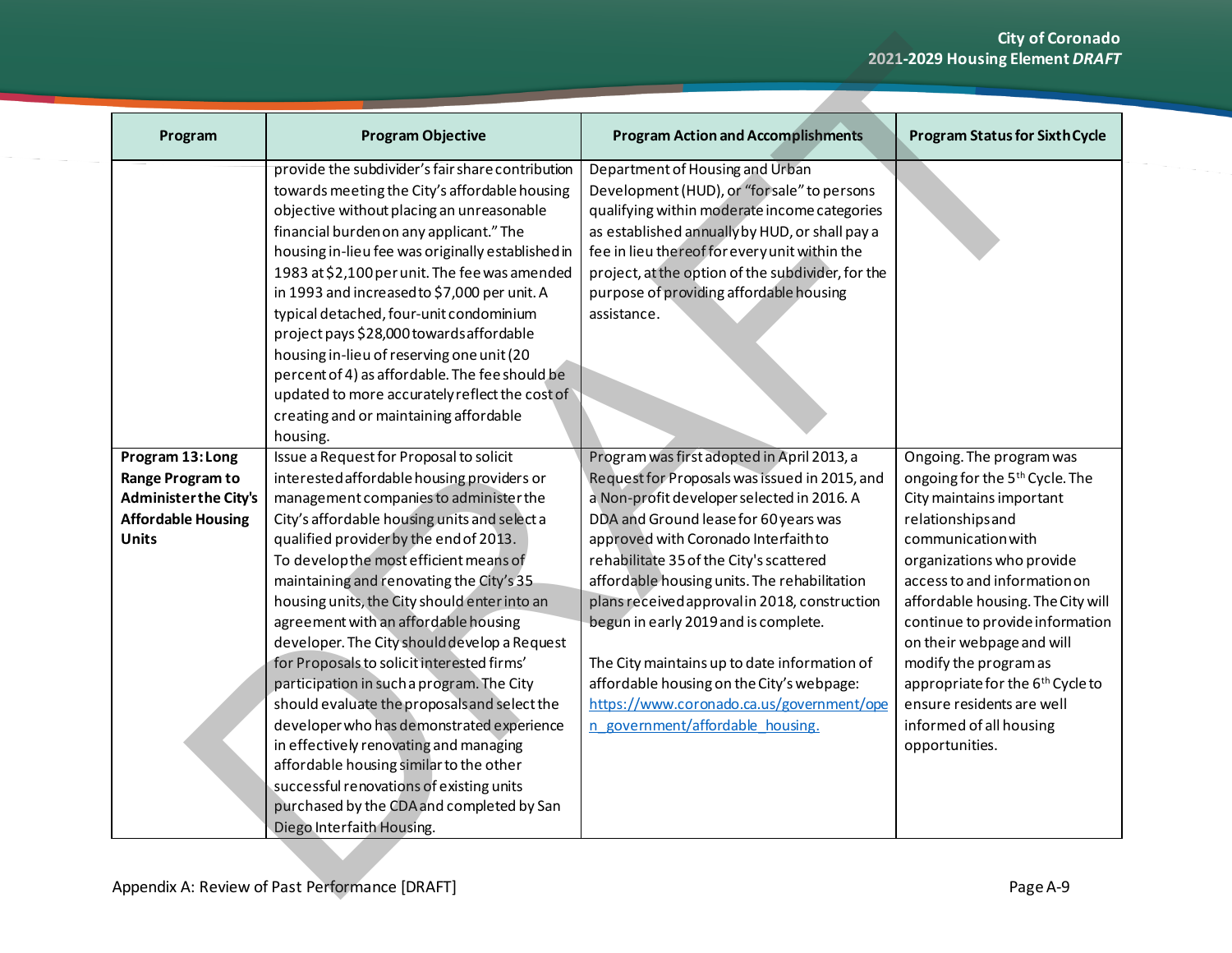|                                                                  |                                                                                                                                                                                                                                                                                                                                                                                                                                       |                                                                                                                                                                                                                                                                                                                                                                                                                                                                                                                                                                                                                                                                                                                                                                                                                                                                                           | <b>City of Coronado</b><br>2021-2029 Housing Element DRAFT                                                                                                                                                                                                                                                  |
|------------------------------------------------------------------|---------------------------------------------------------------------------------------------------------------------------------------------------------------------------------------------------------------------------------------------------------------------------------------------------------------------------------------------------------------------------------------------------------------------------------------|-------------------------------------------------------------------------------------------------------------------------------------------------------------------------------------------------------------------------------------------------------------------------------------------------------------------------------------------------------------------------------------------------------------------------------------------------------------------------------------------------------------------------------------------------------------------------------------------------------------------------------------------------------------------------------------------------------------------------------------------------------------------------------------------------------------------------------------------------------------------------------------------|-------------------------------------------------------------------------------------------------------------------------------------------------------------------------------------------------------------------------------------------------------------------------------------------------------------|
|                                                                  |                                                                                                                                                                                                                                                                                                                                                                                                                                       |                                                                                                                                                                                                                                                                                                                                                                                                                                                                                                                                                                                                                                                                                                                                                                                                                                                                                           |                                                                                                                                                                                                                                                                                                             |
| Program                                                          | <b>Program Objective</b>                                                                                                                                                                                                                                                                                                                                                                                                              | <b>Program Action and Accomplishments</b>                                                                                                                                                                                                                                                                                                                                                                                                                                                                                                                                                                                                                                                                                                                                                                                                                                                 | <b>Program Status for Sixth Cycle</b>                                                                                                                                                                                                                                                                       |
| Program 14: Alley<br><b>Unit Rehabilitation</b><br>and Retention | Preserve an average of one alley unit per year,<br>additional units as opportunities arise.                                                                                                                                                                                                                                                                                                                                           | Alley housing units in Coronado are often non-<br>conforming to the Zoning Ordinance in some<br>manner and less expensive than other housing<br>in the community. Often these units are small<br>in size, in need of rehabilitation, or exceed the<br>number of units presently permitted on the<br>property. If application of Zoning Ordinance<br>standards prevented needed rehabilitation of<br>these dwellings, then property owners could<br>be forced to demolish these units and replace<br>them with more expensive new structures or<br>perhaps not be able to replace them at all.<br>Existing Zoning Ordinance standards allow<br>some property owners (depending on the type<br>and severity of the non-conformity) to<br>improve and thereby retain their alley units.<br>Coronado shall maintain this flexibility in the<br>application of its Zoning Ordinance standards. | Ongoing. The City continues to<br>maintain flexibility to allow alley<br>units to be upgraded, and also<br>allows for ADUs. The program<br>will continue for the 6 <sup>th</sup> Cycle as<br>the City recognizes the<br>importance of and continues to<br>encourage retention of existing<br>housing units. |
|                                                                  | housing accessible to persons with disabilities.                                                                                                                                                                                                                                                                                                                                                                                      | Goal 5: To minimize governmental constraints to the development, improvement, and maintenance of housing, particularly affordable housing, or                                                                                                                                                                                                                                                                                                                                                                                                                                                                                                                                                                                                                                                                                                                                             |                                                                                                                                                                                                                                                                                                             |
| Program 15: Historic<br>Preservation                             | Update brochures annually to reflect both the<br>City's most current preservation policies and<br>the most current list of designated historic<br>structures.<br>Recognize designated residences by the award<br>of plaques by the City Council during televised<br>Council meetings.<br>Conduct an annual outreach program that<br>includes staff presentations to civic groups,<br>information on the City website, and articles in | The City continues to educate the public<br>through brochures, historic designations, and<br>news releases concerning the community's<br>history and historic structures. The City will<br>continue to provide incentives, including use<br>of the Mills Act, building permit and planning<br>application fee exemptions, and Design Review<br>exemptions to rehabilitate and preserve<br>historic housing. The City will demonstrate<br>flexibility in land use and parkingstandards<br>and use Building Code deviations and the<br>Historic Building Code to encourage adaptive                                                                                                                                                                                                                                                                                                         | Ongoing. The City maintains an<br>active preservation program and<br>continues to provide incentives<br>for participation in the program<br>(Mills Act and zoning exceptions)<br>and has prepared brochures and<br>photos of designated homes on<br>the City's website.                                     |
|                                                                  | Appendix A: Review of Past Performance [DRAFT]                                                                                                                                                                                                                                                                                                                                                                                        |                                                                                                                                                                                                                                                                                                                                                                                                                                                                                                                                                                                                                                                                                                                                                                                                                                                                                           | Page A-10                                                                                                                                                                                                                                                                                                   |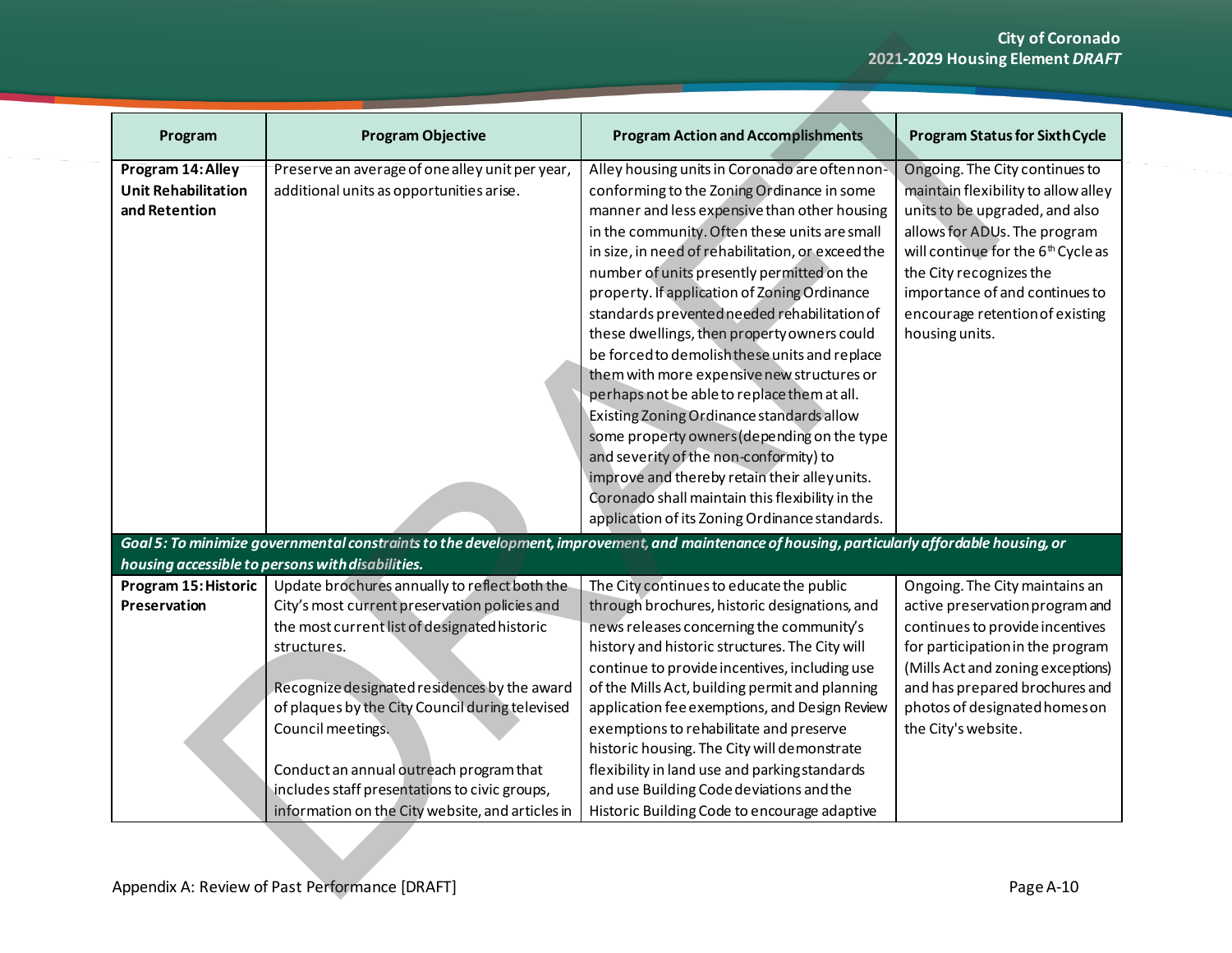| Program                                                                                            | <b>Program Objective</b>                                                                                                                                                                       | <b>Program Action and Accomplishments</b>                                                                                                                                                                                                                                                                                                                                      | <b>Program Status for Sixth Cycle</b>                                                                                                                                                                                  |
|----------------------------------------------------------------------------------------------------|------------------------------------------------------------------------------------------------------------------------------------------------------------------------------------------------|--------------------------------------------------------------------------------------------------------------------------------------------------------------------------------------------------------------------------------------------------------------------------------------------------------------------------------------------------------------------------------|------------------------------------------------------------------------------------------------------------------------------------------------------------------------------------------------------------------------|
|                                                                                                    | "Coronado Currents" newsletter on a regular<br>basis.                                                                                                                                          | reuse of historic structures. Preservation of<br>historic apartment complexes will be<br>encouraged by permitting their conversion to<br>condominiums.<br>Information regarding historic preservation is<br>available to the public on the City's webpage:<br>https://www.coronado.ca.us/government/dep<br>artments divisions/community development/<br>historic preservation. |                                                                                                                                                                                                                        |
| Program 16: Code<br>Compliance                                                                     | Publish articles in "Coronado Currents"<br>newsletter on a regular basis to promote the<br>City's Code Compliance program and provide<br>information on resources and assistance<br>available. | The City of Coronado continues to advocate<br>and facilitate the rehabilitation of substandard<br>residential properties by homeowners and<br>landlords, utilizing the Code Compliance<br>program, when necessary, to improve overall<br>housing quality and conditions.                                                                                                       | Ongoing. The City maintains an<br>active code compliance<br>program.                                                                                                                                                   |
| Program 17: Zoning<br>Ordinance<br><b>Amendments for</b><br><b>Special Needs</b><br><b>Housing</b> | City will amend regulations to be consistent<br>with new State Law.                                                                                                                            | The City amended its Zoning Ordinance to<br>address the provision of housing for the<br>homeless and persons with special needs.<br>Detailed discussions about these housing<br>options are provided in the Constraints to the<br>Provision of Housing section of this Housing<br>Element.                                                                                     | Completed. The program will<br>not be required for continuation<br>in the 6 <sup>th</sup> Cycle as the City<br>updated its zoning code as a<br>part of the Housing Element<br>certified April 2013.                    |
| Program 17.A:<br>Residential Care<br><b>Facilities</b>                                             | Amend Orange Avenue Corridor Specific Plan<br>(OACSP) to allow large care facilities with<br>Major SUP in R-4 Zone.                                                                            | The City amended the Orange Avenue Corridor<br>Specific Plan and Zoning Ordinance to allow<br>large residential care facilities (i.e., those that<br>serve seven or more people) with approval of<br>a Major SUP in the R-4 Zone.                                                                                                                                              | Completed February 18, 2014.<br>The Program will not be<br>required in the 6 <sup>th</sup> Cycle as the<br>City has updated the Orange<br>Avenue Corridor Specific Plan<br>for compliance with the Housing<br>Element. |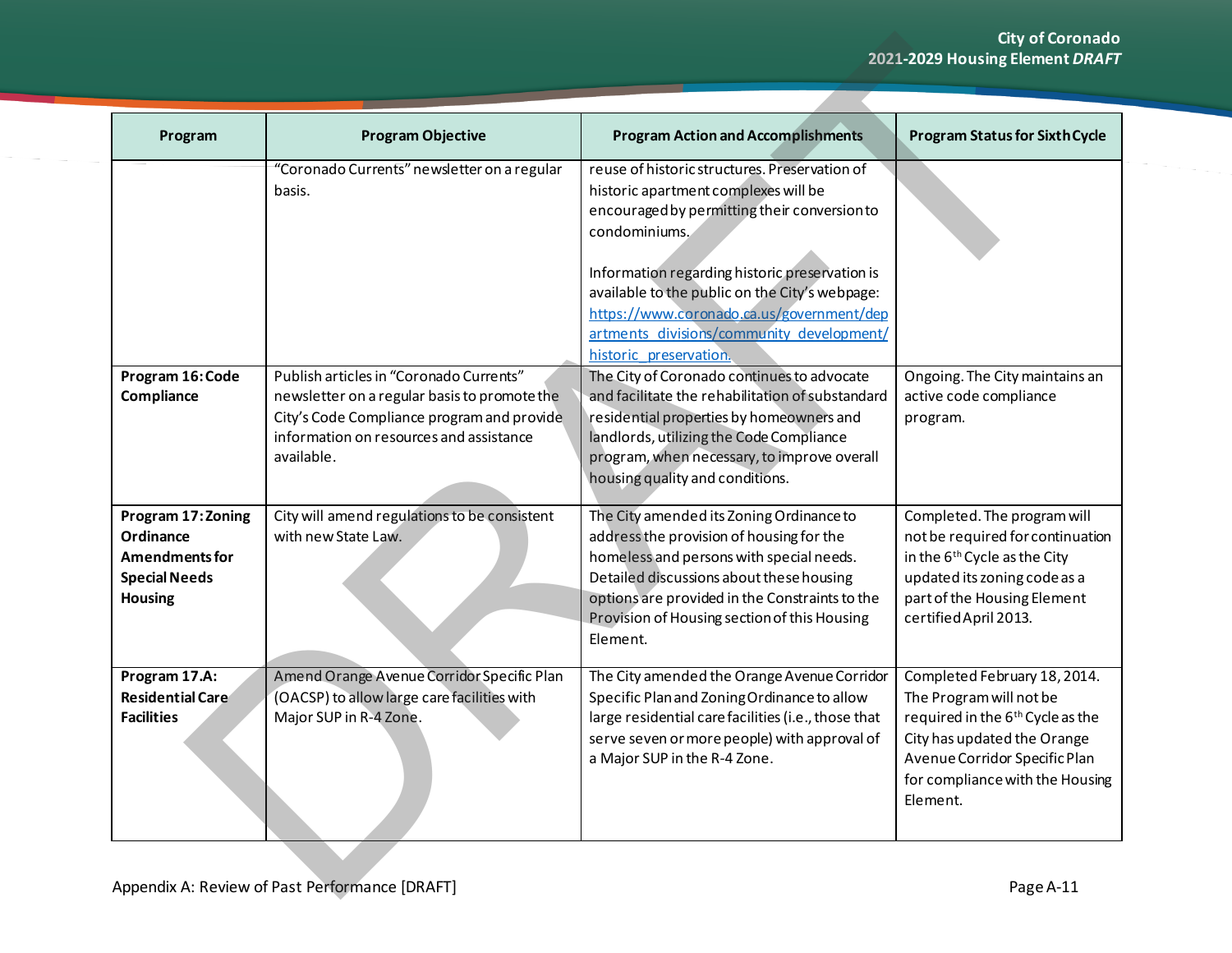|                                                                  |                                                                                                                                                    |                                                                                                                                                                                                                                                                                                                                   | <b>City of Coronado</b><br>2021-2029 Housing Element DRAFT                                                                                                                                                                                         |
|------------------------------------------------------------------|----------------------------------------------------------------------------------------------------------------------------------------------------|-----------------------------------------------------------------------------------------------------------------------------------------------------------------------------------------------------------------------------------------------------------------------------------------------------------------------------------|----------------------------------------------------------------------------------------------------------------------------------------------------------------------------------------------------------------------------------------------------|
|                                                                  |                                                                                                                                                    |                                                                                                                                                                                                                                                                                                                                   |                                                                                                                                                                                                                                                    |
| Program                                                          | <b>Program Objective</b>                                                                                                                           | <b>Program Action and Accomplishments</b>                                                                                                                                                                                                                                                                                         | <b>Program Status for Sixth Cycle</b>                                                                                                                                                                                                              |
| Program 17.B:<br><b>Supportive Housing</b>                       | Amend OACSP and Zoning to allow supportive<br>housing in residential zones.                                                                        | The City amended the Zoning Ordinance and<br>the OACSP to allow supportive housing<br>pursuant to Health and Safety Code Section<br>50675.14(a)(B)(2). Such housing will be<br>permitted in all zones where housing is<br>permitted and subject to the same<br>development standards as the same type of<br>housing in that zone. | Completed February 18, 2014.<br>The Program will not be<br>required in the 6 <sup>th</sup> Cycle as the<br>City has updated the Zoning<br>Ordinance and the Orange<br>Avenue Corridor Specific Plan<br>for compliance with the Housing<br>Element. |
| Program 17.C:<br><b>Transitional Housing</b>                     | Amend Zoning to revise definition and allow in<br>all zones where housing is permitted.                                                            | The Zoning Ordinance was amended-<br>transitional housing meeting the Health and<br>Safety Code definition (Section 50801(i)) will<br>be permitted in all zones where housing is<br>permitted and subject to the same<br>development standards as the same type of<br>housing in that zone.                                       | Completed February 18, 2014.<br>The Program will not be<br>required in the 6 <sup>th</sup> Cycle as the<br>City has updated the Zoning<br>Ordinance for compliance with<br>the Housing Element.                                                    |
| Program 17.D: Single<br><b>Room Occupancy</b><br>Housing (SRO's) | Amend Zoning to exclude SRO's from<br>definition of transitional housing and amend<br>code to allow SRO's in R-4 zone with a Special<br>Use Permit | The City includes SRO units in its definition of<br>"transitional housing." The City amended the<br>Zoning Ordinance to exclude SRO housing in<br>the definition of transitional housing and to<br>establish SRO housing as a use permitted via a<br>SUP process in the R-4 zone.                                                 | Completed February 18, 2014.<br>The Program will not be<br>required in the 6 <sup>th</sup> Cycle as the<br>City has updated the Zoning<br>Ordinance for compliance with<br>the Housing Element.                                                    |
| Program 17.E:<br><b>Emergency Shelters</b>                       | Amend OACSP to allow Emergency Sheltersby<br>right without a discretionary permit                                                                  | Consistent with current State law, the City will<br>amend the OACSP to allow emergency shelters<br>in the C Zone by right and without<br>discretionary review.                                                                                                                                                                    | Completed February 18, 2014.<br>The Program will not be<br>required in the 6 <sup>th</sup> Cycle as the<br>City has updated the Orange<br>Avenue Corridor Specific Plan<br>for compliance with the Housing<br>Element.                             |
|                                                                  | Appendix A: Review of Past Performance [DRAFT]                                                                                                     |                                                                                                                                                                                                                                                                                                                                   | Page A-12                                                                                                                                                                                                                                          |